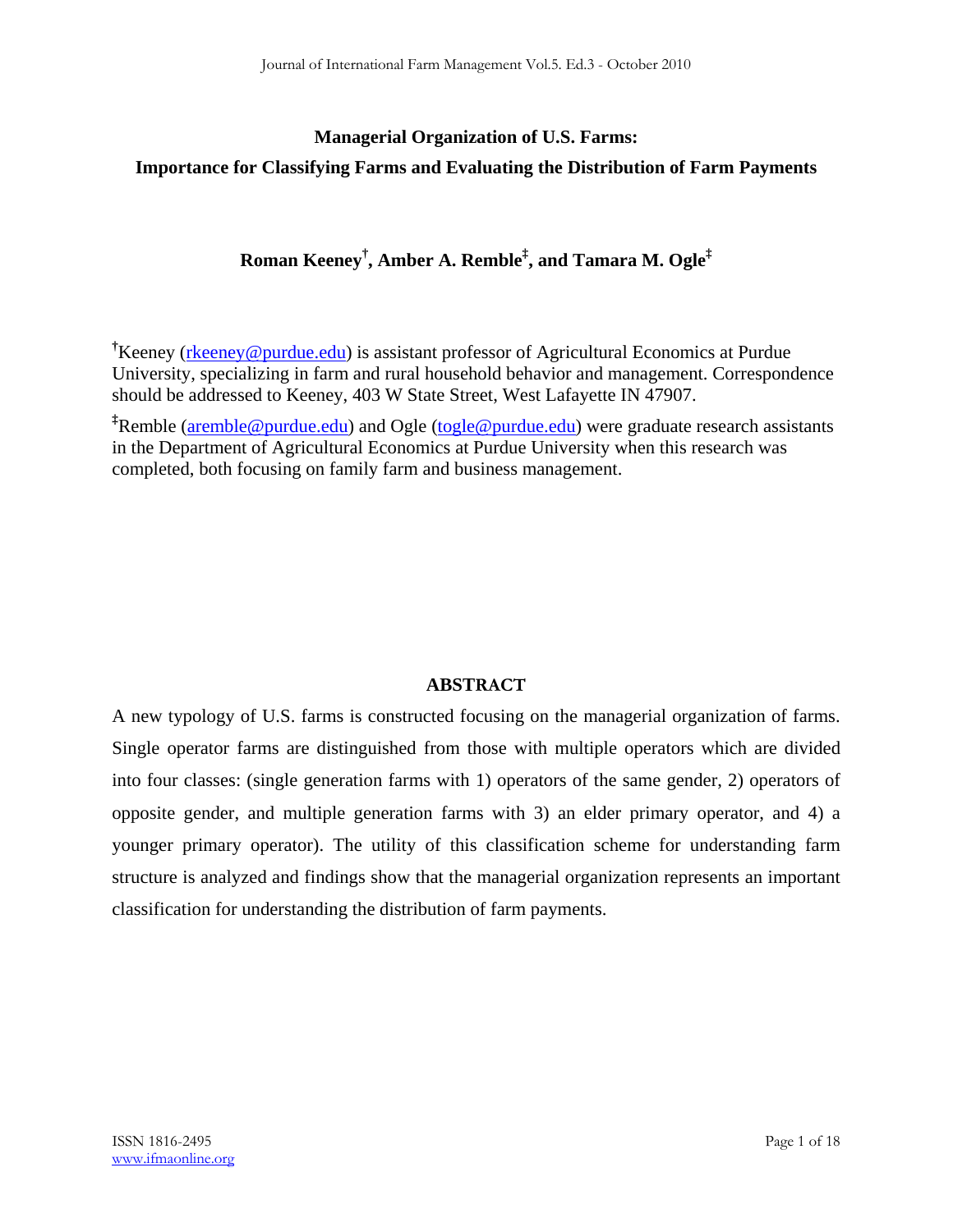#### **Introduction**

The  $20<sup>th</sup>$  century saw dramatic changes in U.S. agriculture. Technological advancement and increased connections between rural locations and urban labor markets simultaneously combined to greatly reduce the number of occupational farmers and the size of the farm population even as agricultural output steadily grew (Huffman, 1991; Mishra and El-Osta, 2008). These factors significantly changed the structure of agriculture in the United States to its current form, with a relatively small percentage of farms producing the majority of agricultural output (and receiving a majority of agricultural income). The structure of U.S. farming continues to be an important policy concern. Political rhetoric surrounding farm program subsidies routinely appeals to support for family farms and more recently the rhetoric has focused narrowly on the distribution of payments. In particular, editorial and investigative reporting have used data on actual payment recipients to publicize many of the cases where the "family farm" most taxpayers support in concept is far different from the actual recipients of this support.

 The distribution of income and government support is a longstanding concern in agriculture. While the majority of the population continues to favor supporting U.S. agriculture and its farm families, that same majority is increasingly wary of seeing their tax dollars used to develop a more corporate agriculture. Thus, discourse over distribution and policy effectiveness potentially suffer from a lack of commonality in conceptualizing the type of farm which is either most deserving or for which there exists significant public goodwill for provision of income support. The analysis reported here addresses this issue through an examination of heterogeneity of family farms. Specifically, we develop a typology of farms which uses information on the farm manager(s) present on an operation to examine several common perceptions of the family farm (e.g. a husband and wife or father and son co-managing a farm). We empirically examine similarities and differences among the classes elucidated and discuss the insight this analysis provides toward understanding farm policy and distribution. The remainder of the paper is organized as follows: section two reviews relevant background research in typology development and its application to policy analysis. Section three develops the typology conceptually using available information from a survey of farm households. In section four, we offer a comparative analysis of the mutually exclusive classes of farms identified. The paper closes with implications and directions for further development.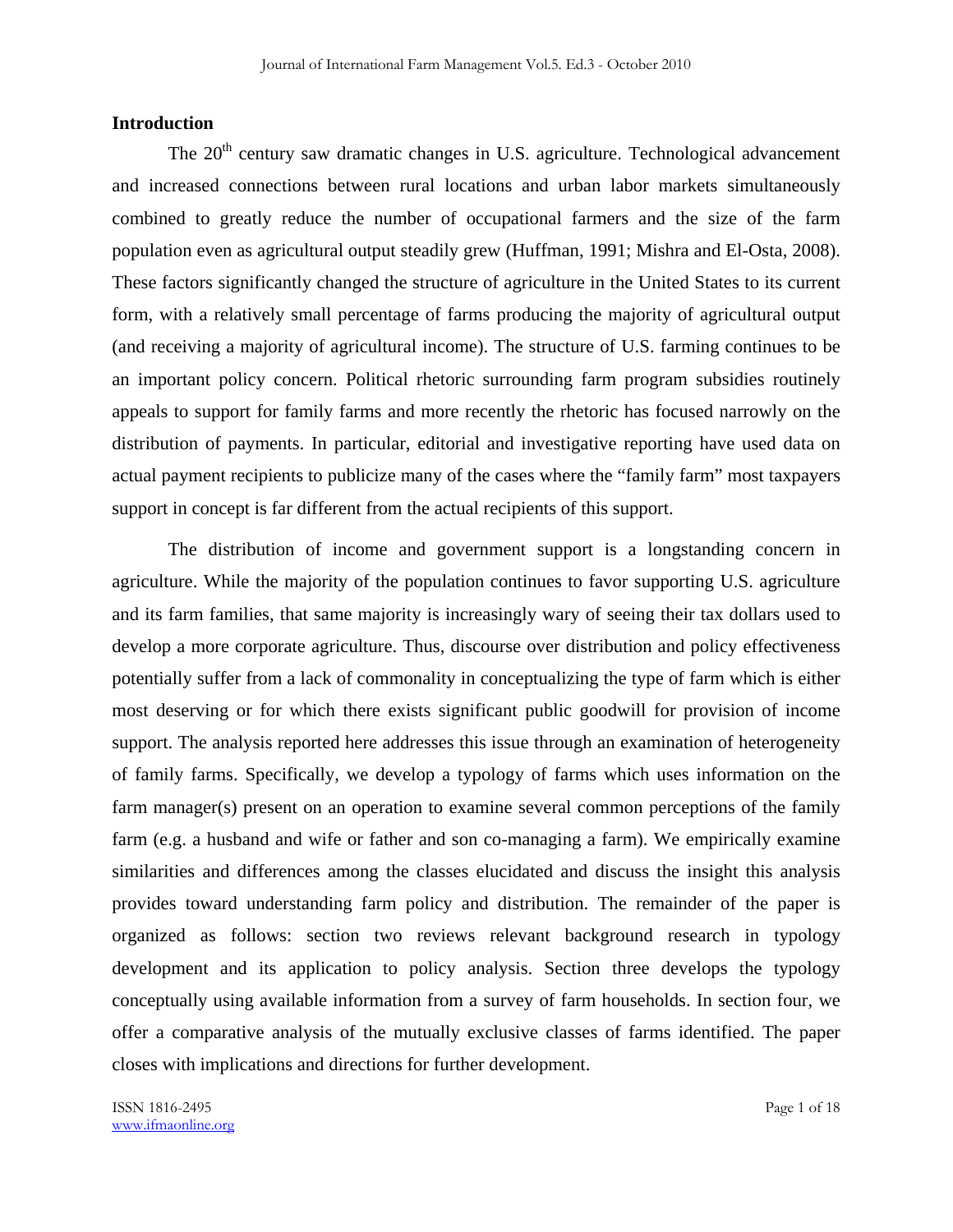#### **Background**

 The proliferation of economic data has created a significant demand for categorization. Monitoring and evaluation of economic performance, well-being, and policy effectiveness all represent key demand sources that have spurred the increased availability of data for research analysis. As data collection expands at both the extensive and intensive margins, classification systems for organization and comparison become increasingly necessary to understand the story being told by the data. Thus, concurrent with the growth of data has been research effort and expenditure into descriptive analysis of observables (e.g. countries, counties, households) that populate data sets.

 Landais (1998) argues for a systematic or taxonomic approach to typology construction. This fosters a classification system that is free of bias in its representation of the policy or outcomes it is constructed to summarize. The considerable heterogeneity that exists in farms poses a serious challenge to this ideal however, as farms may be usefully distinguished in a host of dimensions. Briggeman *et al*. (2007) try to overcome this dimension problem by using a variety of farm business and household decision variables and statistical cluster analysis to identify similarities between farms. This approach has the appeal of its data driven information support but a serious limitation on the interpretive side since households fall into classes for unspecified similarities (e.g. off-farm income, asset level) that may differ when applied to different data sets. Additionally, typologies that use choice variables in construction run the risk of selection bias in subsequent analysis using the classification system.

While the Briggeman *et al.* (2007) approach might be classified as being data driven, other typologies would stand in contrast as being indicator driven. For example, the European Union's Common Agricultural Policy explicitly requires development and updating of a farm classification system for monitoring and evaluation of payments and their impacts. As implemented, this classification closely resembles industry classification with the additional dimension of farm size overlain (Andersen *et al*. 2007). This typology is readily extended, but suffers serious dimension problems for summarizing policy performance.

 One of the most widely recognized typologies for characterizing farm household diversity has been the USDA-ERS farm typology (and its contractions and extensions). This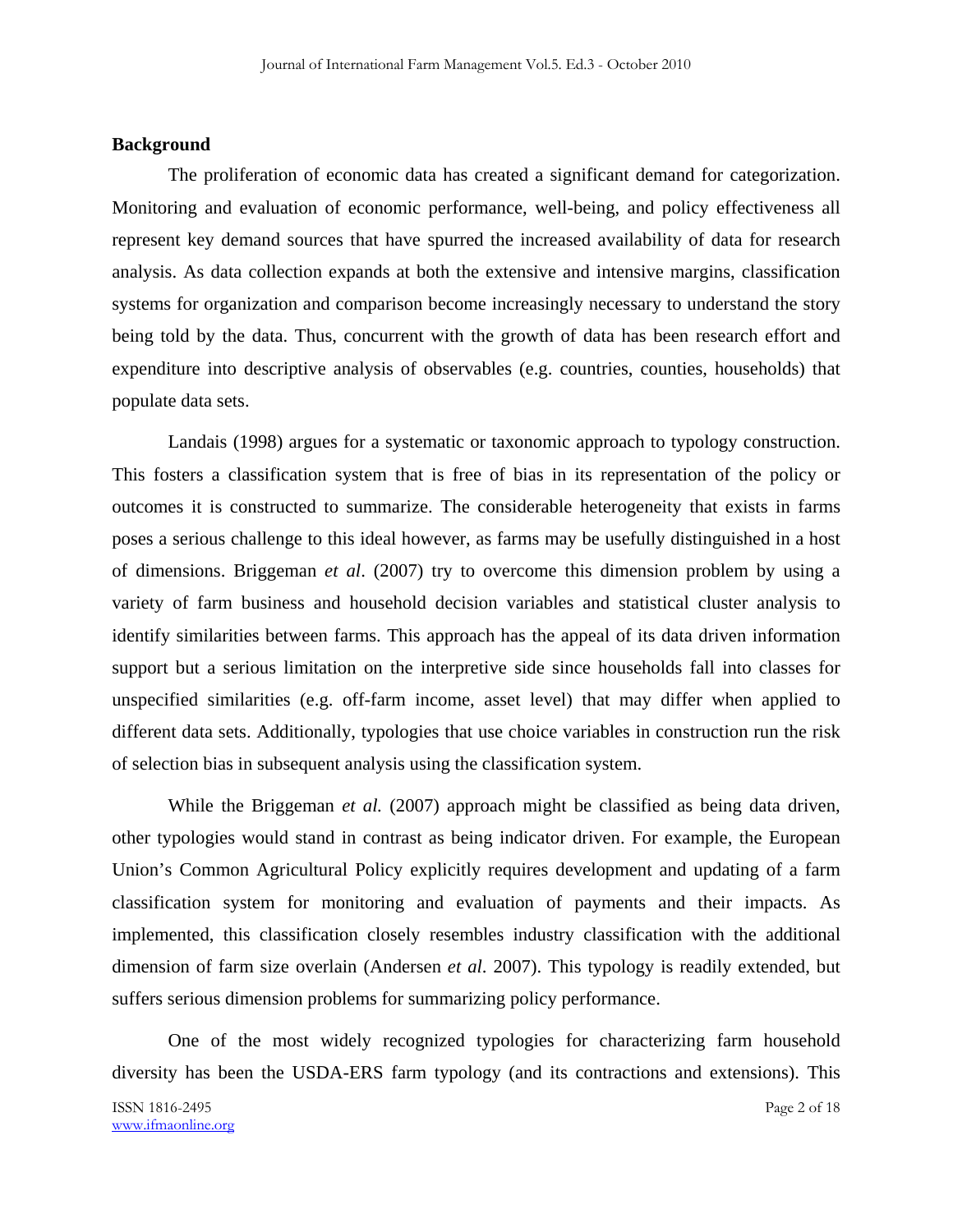typology functions over two dimensions with the first being a determination of the farm size as measured by the volume of sales. With most farms residing in the lower sales category, further subdivision of small farms is achieved by differentiating farms according to the farm operator's primary occupation (on or off-farm), life stage (at or near retirement), and household income position (see Johnson 2002).

 The need for the USDA-ERS typology arose as a means of describing the USDA-ERS' annual data collection of farm households. The Agricultural Resource Management Survey is a survey of farm households annually implemented by USDA-NASS to monitor and evaluate the financial situation of the agricultural sector. The data itself consists of numerous household income and demographic variables as well as agricultural business characteristics suitable for a cross section analysis of the farm population. We use this data and its reporting on farm operators to develop the typology discussed in the next section.

#### **Typology Development**

 As opposed to typologies more oriented toward short run outcome variables (e.g. farm sales, primary products) we opt for a long run structural choice in defining classes of farm households. Specifically, we develop and implement our typology using the 2004 version of the ARMS survey data, keying on variables that report information about farm operators to devise mutually exclusive groups representing alternative compositions of the farm management input. The ARMS survey records information on the number of farm operators, their age and gender for up to three individuals responsible for farm decision making, which provides the necessary information to generate the five classes of farms we will examine.

 Figure 1 presents the classification scheme diagrammatically, using a tree structure to identify points of differentiation between groups. At the first level, we distinguish single operator farms from those with more than one operator. A farm with a single operator comprises the most common type of farm and is a group that could be functionally divided in many ways. In fact, many typologies focus specifically on the farm practices and household choices of this individual for differentiating farm types. Because our objective is to provide a better understanding of how distribution is affected by the structural organization of the farm's management, we leave single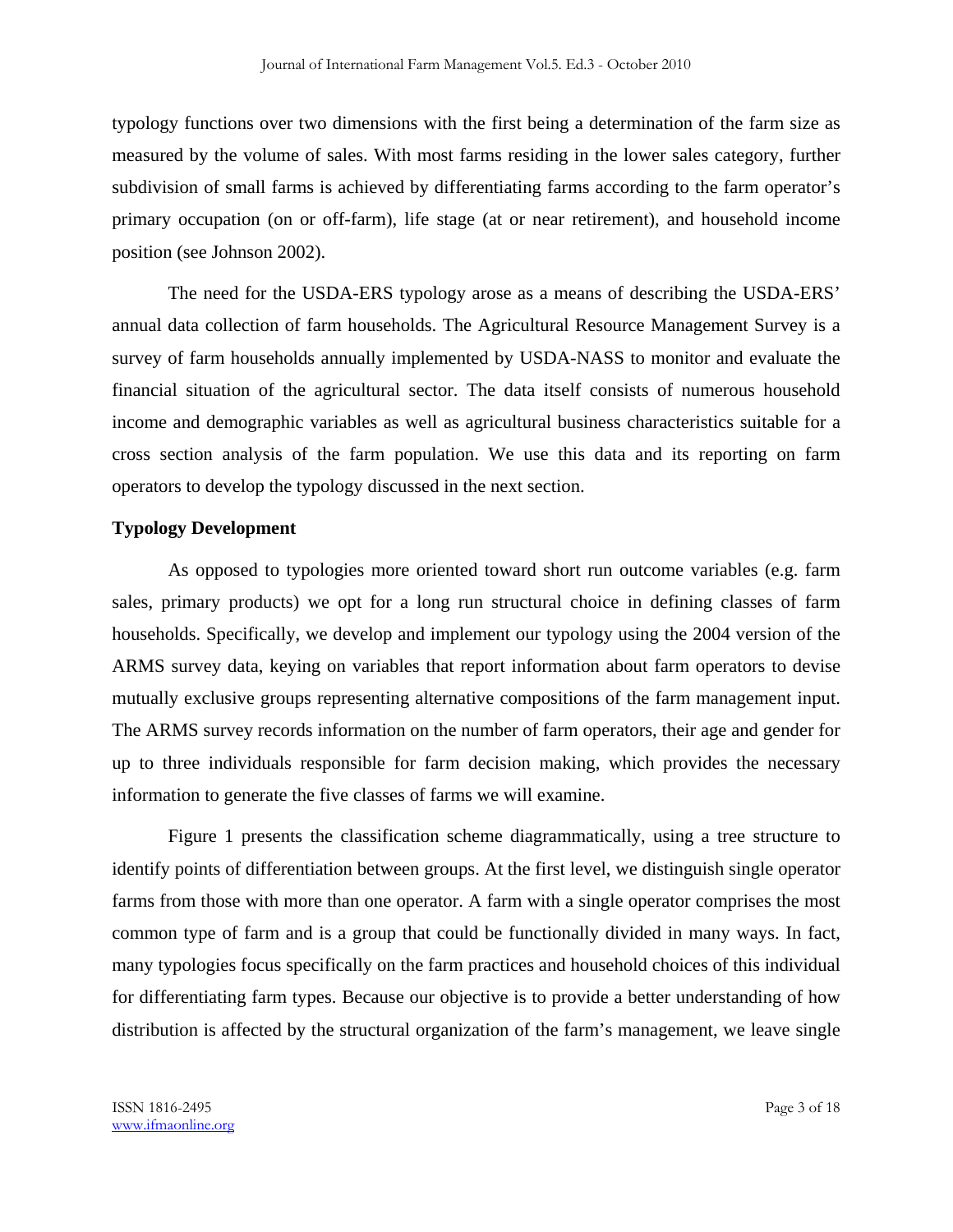operators as a final stage category and pursue further level divisions within the remaining group of farms that have multiple decision makers.



**Figure 1. Classification scheme used to organize farm households.** 

 The second level identifier recognizes the generational content of the multiple operators farm management team. We identify farms on which the primary and secondary operators have an age difference of less than twenty years as single generation farms. Conversely, those farms with an age difference of twenty years or more are considered to be multiple generation farms. At the final level, we further distinguish the single generation multiple operator farms based on whether the two operators are the same or opposite gender. At this same level, we distinguish multiple generation farms based on the elder operator being designated as the primary or secondary operator.

ISSN 1816-2495 Page 4 of 18 www.ifmaonline.org Conceptually, the typology as constructed resembles many views of the family farm that may be important for differentiating farm households according to their management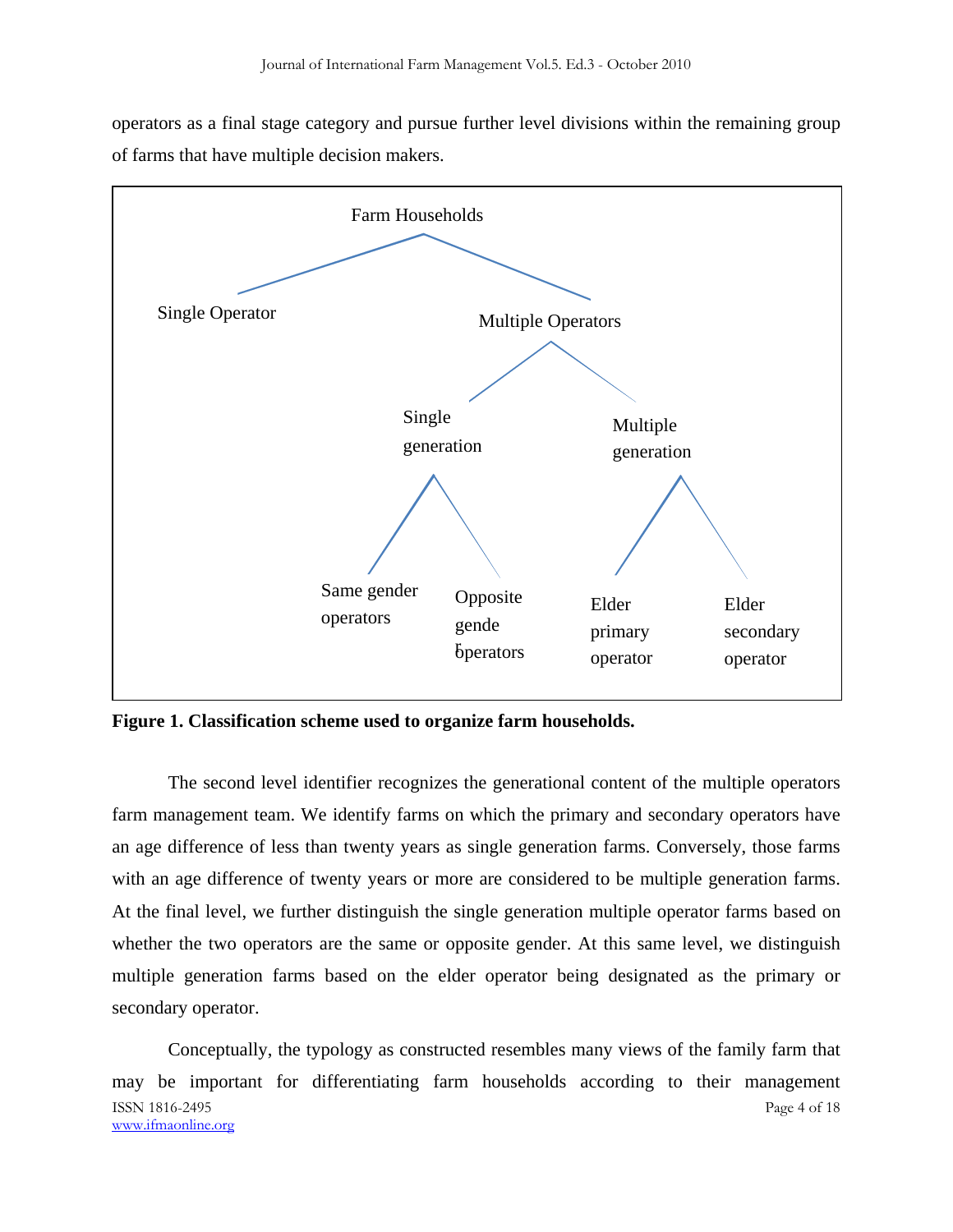organization. By definition, a single operator farm can have its farm management input summarized by an understanding of the characteristics of that individual. For households with multiple farm operators, description of the farm management component is more difficult since the separate individuals will embody different skills and proficiencies (beyond the additional time that can be allocated) which may substitute or complement each other in the generation of farm income. Division of the multiple operator single generation farms to the two constituent groups is organized to give a generic form of the family farm composition we often see with familial relationships (husband and wife operation or brothers farming together) and associated with family farms. The other multiple operator farms have multiple generations participating in their management. We view these farms as being differentiated by their placement on the management transition path with either the younger or older operator having primary decision making responsibility.

With these five types identified and defined based on characteristics of the manager(s), we investigate the similarities and differences of these categories of farm households to better understand how this typological view might provide relevant information on farm structure, distribution, and policy.

#### **Analysis**

ISSN 1816-2495 Page 5 of 18 www.ifmaonline.org We begin our analysis by comparing single (59% of farms) and multiple operator farms (41%) in the dataset. Table I reports means of variables related to the farm and farm earnings for each type. We first note that household income for the primary operator of a multiple operator farm is higher than that of a single operator farm despite the fact that multiple managers have potential claims on the farm business earnings. This is consistent with efficiencies of scale tied to a larger management input. A majority (78%) of the household income advantage (\$88,000 -  $$77,000 = $11,000$ ) that individuals on multiple operator farms have over single operators arises from a higher realized net farm income. Taking the ratio of net farm income to household income (NFI/HHI) for the average farms of each type, we see that the two groups are differentiated by a higher reliance on farm income for the multi-operator household. This is to be expected as farms with more than one manager operate nearly twice as much agricultural land and report considerably more investment (40% higher farm net worth). Agricultural area is most closely associated with row crop production and we see that in terms of sales, multiple operator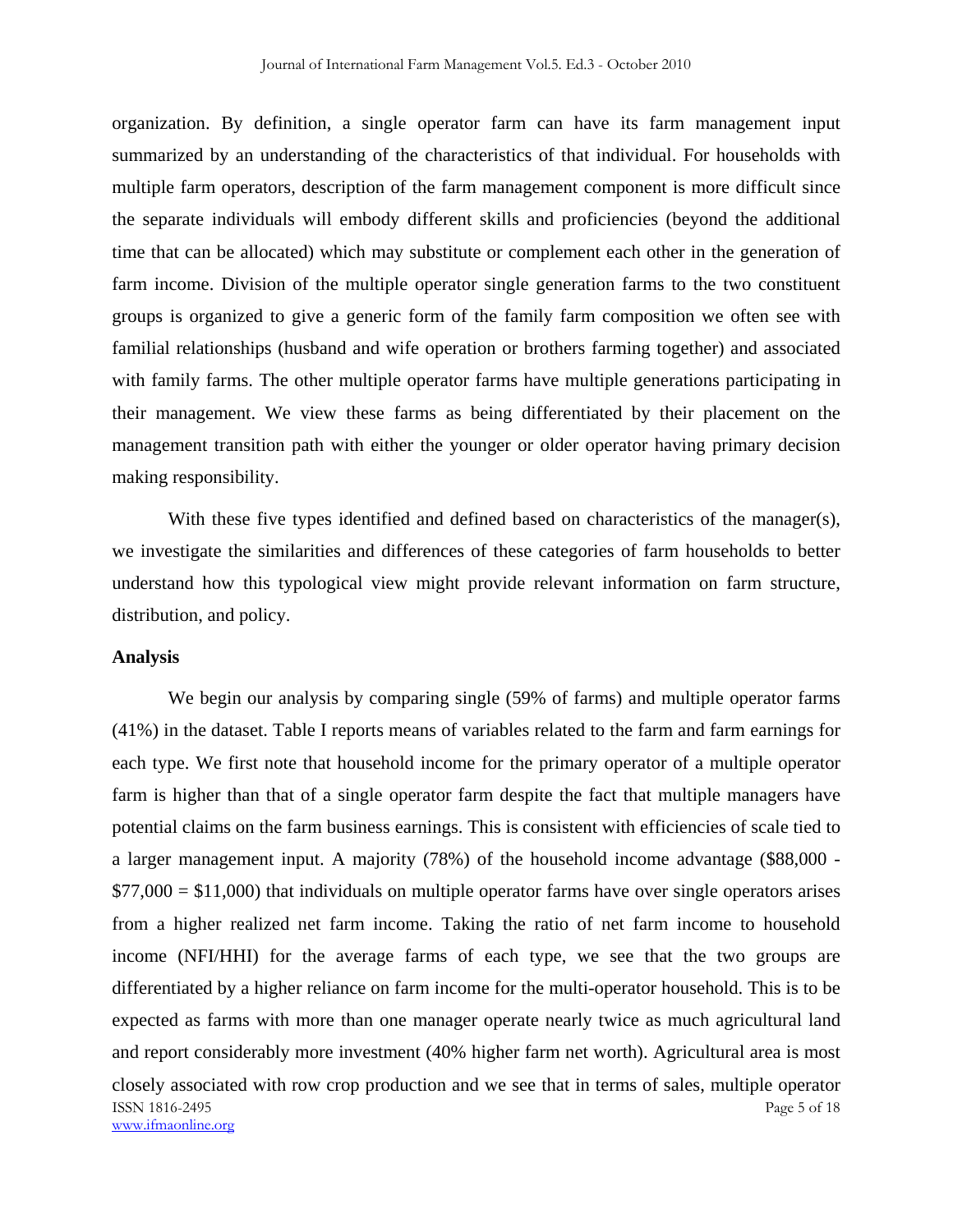farms are less specialized in crop production (50-50 split between crops and livestock) than are single operator farms (57% of sales are crops). This would be consistent with the presence of multiple operators allowing the farm to be more diversified to realize some economies of scale or to manage income volatility.

| Variable                 | <b>Single Operator</b> | <b>Multiple Operator</b> |  |
|--------------------------|------------------------|--------------------------|--|
|                          | Farm                   | Farm                     |  |
| Household Income         | 76,927.63              | 87,968.62*               |  |
| (HHI)                    |                        |                          |  |
| <b>Gross Farm Income</b> | 70,204.21              | 128,499.01               |  |
| Net Farm Income (NFI)    | 16,937.10              | 24,320.04                |  |
| Net Worth                | 527,998.27             | 732,109.47               |  |
| Acres                    | 327.69                 | 630.25                   |  |
| Tenure                   | 0.77                   | 0.78                     |  |
| <b>Operator Age</b>      | 56.67                  | 55.98                    |  |
| Oper. Hhld Size          | 2.55                   | 2.84                     |  |
| Govt. Payments (GP)      | 4,215.14               | 5,641.49                 |  |
|                          |                        |                          |  |
| NFI/HHI                  | 0.22                   | 0.28                     |  |
| GP / NFI                 | 0.25                   | 0.23                     |  |
| Debt/Asset Ratio         | 0.08                   | 0.10                     |  |
| Labor Expense (Share)    | 0.09                   | 0.13                     |  |
| Crop Share in Sales      | 0.57                   | 0.50                     |  |
|                          |                        |                          |  |
| Number Observed          | 10,300                 | 9,168                    |  |
| Population               | 1,211,140              | 849,682                  |  |

**Table I. Comparison of single and multiple operator farm households.** 

Notes: Values are authors' estimates using the 2004 ARMS survey conducted by USDA NASS & ERS. An asterisk indicates an estimated mean for which the coefficient of variation is larger than 0.25 but less than 0.50.

ISSN 1816-2495 Page 6 of 18 www.ifmaonline.org To gain some insight into the top level distinction between single and multiple operator farms, we overlay the two-way distinction from Table I with the ERS-USDA typology of farm households. Recall that the ERS typology uses both an occupational status and the size of the farm as indicated by the value of sales to distinguish seven groups. In Figure 2 we present these seven types on the horizontal axis and report the mean value of production (in \$1,000, right axis) for each group. We see that the three distinctions of small farms (limited resource, retirement, and rural residents) all have similar agricultural output and that for occupational farms agricultural output is rapidly increasing as we move across groups. On the vertical (left) axis we report the cumulative percentage of households for each ERS typology group separately for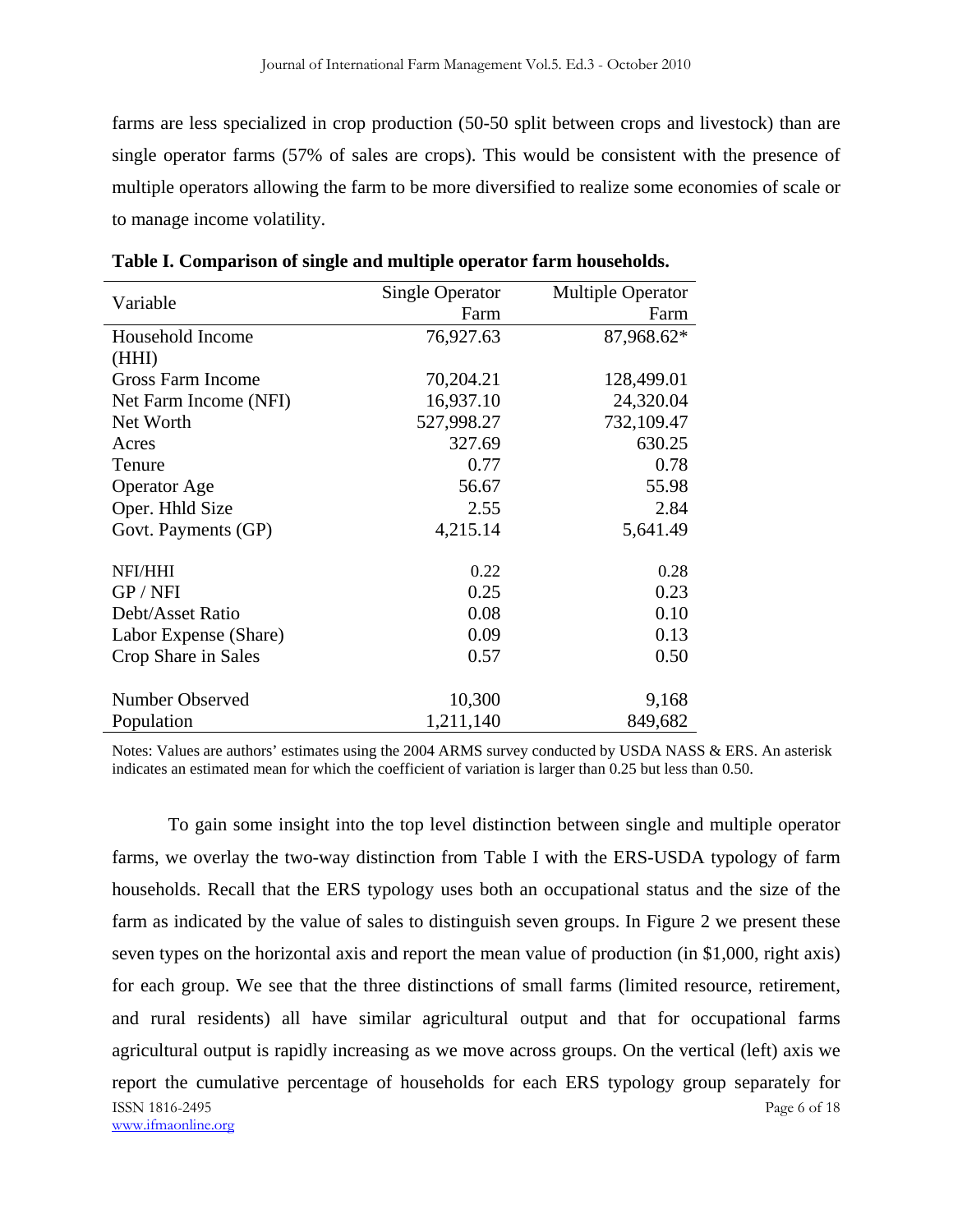single and multiple operator farms. Here we see that the cumulative probability for each of the ERS small farm classes is lower for multiple operator farms, such that empirically we attach a higher likelihood to observing multiple operator farms in larger sales categories. While the relationship between sales and our top level distinction is of interest, there is still considerable heterogeneity within each of these two groups.



**Figure 2. Comparison of single and multiple operator farms, overlaying the USDA-ERS farm typology.** 

 Progressing down the right side of our tree in Figure 1, we next report on differences between single (87 percent of farms) and multiple generation farms (13%) in Table II. The average household income for these two groups is nearly identical, but the composition of this income is quite different across the two groups on average. The level of farm income is much higher for multiple generation farms representing fifty-six percent of total household income. As has been noted in other studies (e.g. Gray and Keeney, 2008), as farm size (in terms of sales) and

ISSN 1816-2495 Page 7 of 18 www.ifmaonline.org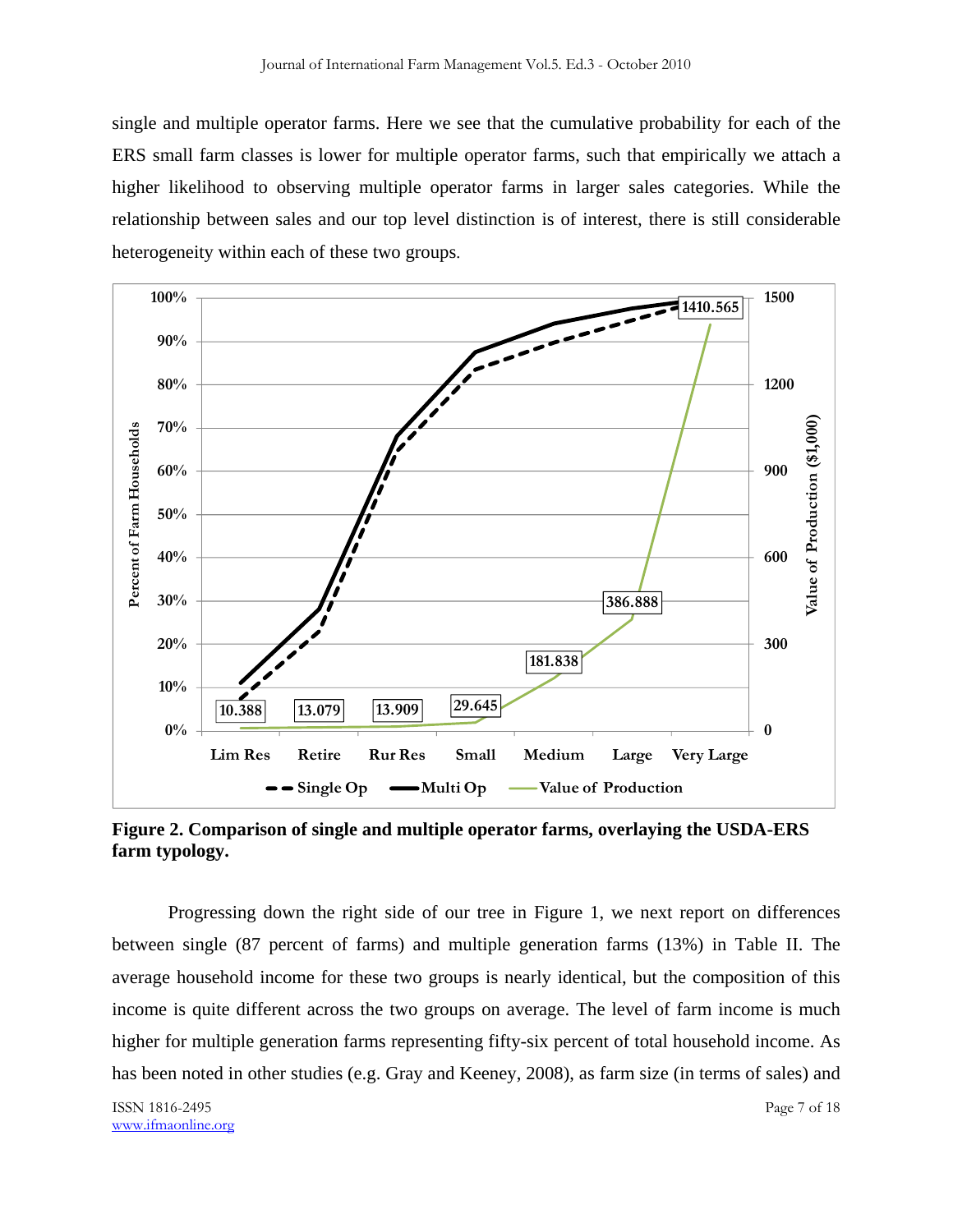dependence on farm income increases for a group of farm households we see diminishing importance of government payments for those farms. This result is confirmed in Table II with multiple generation farms receiving government payments equal to nineteen percent of their net farm income while single generation farms have around one-quarter of their net farm income attributable to government support.

| Variable                 | <b>Single Generation</b> | <b>Multiple Generation</b> |  |
|--------------------------|--------------------------|----------------------------|--|
|                          | Farm                     | Farm                       |  |
| Household Income         | 87,864.74                | 88,656.60                  |  |
| (HHI)                    |                          |                            |  |
| <b>Gross Farm Income</b> | 115,293.70               | 215,959.15                 |  |
| Net Farm Income (NFI)    | 20,562.36                | 49,207.48*                 |  |
| Net Worth                | 690,737.50               | 1,006,120.21               |  |
| Acres                    | 569.55*                  | 1,032.24*                  |  |
| Tenure                   | 0.79                     | 0.74                       |  |
| <b>Operator</b> Age      | 55.00                    | 62.51                      |  |
| Oper. Hhld Size          | 2.88                     | 2.55                       |  |
| Govt. Payments (GP)      | 5,091.89                 | 9,281.60                   |  |
|                          |                          |                            |  |
| NFI/HHI                  | 0.23                     | 0.56                       |  |
| GP / NFI                 | 0.25                     | 0.19                       |  |
| Debt/Asset Ratio         | 0.10                     | 0.10                       |  |
| Labor Expense (Share)    | 0.29                     | 0.50                       |  |
| Crop Share in Sales      | 0.51                     | 0.46                       |  |
|                          |                          |                            |  |
| Number Observed          | 7,519                    | 1,649                      |  |
| Population               | 738,221                  | 111,461                    |  |

|  |  | Table II. Comparison of generation types for multiple operator farms. |
|--|--|-----------------------------------------------------------------------|
|  |  |                                                                       |

Notes: Values are authors' estimates using the 2004 ARMS survey conducted by USDA NASS & ERS. An asterisk indicates an estimated mean for which the coefficient of variation is larger than 0.25 but less than 0.50.

ISSN 1816-2495 Page 8 of 18 www.ifmaonline.org As we would expect due to the generation driven distinction in Table II, we see a significant difference in the average operator age between single (55 years) and multiple generation (62.5 years) farms. This age difference is important when we recognize that the distinguishing characteristic of these farms is a minimum twenty year age difference between the two operators. The older average age of the multiple generation farm helps explain many of the differences from a life-cycle point of view, since this operator will have been managing the farm longer and had more time to acquire assets (a net worth 45% larger), agricultural land (81% more acres), and capacity to prepare for bringing the second operator into the business. Thus,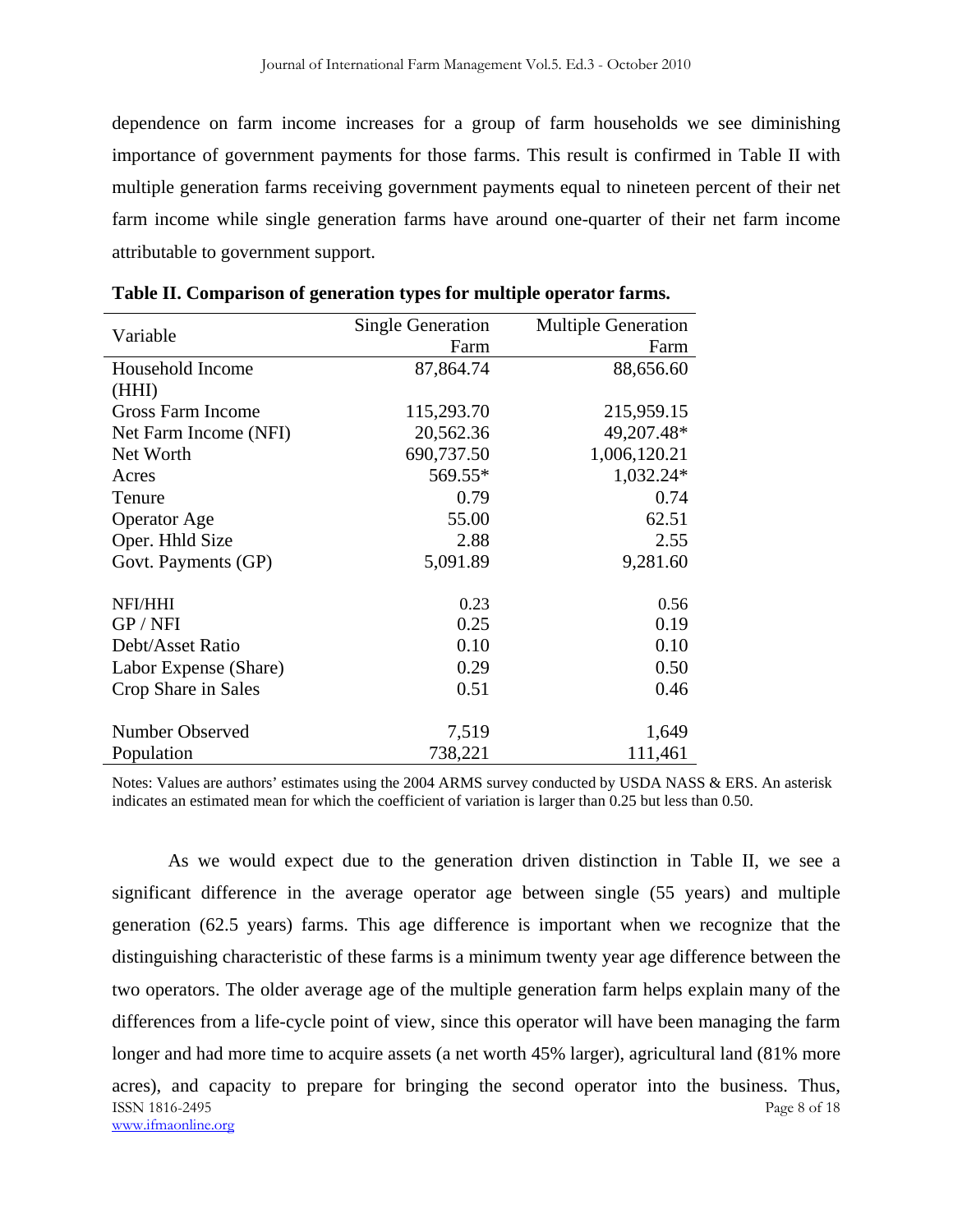conceptually we can envision the average characteristics of a multiple generation farm as being an operator who has at least partially planned for a successor and made the investments and acquisitions necessary to support continuation of the farm and to support the two generation family. This is in contrast to a single generation farm with two or more operators for which the average outcomes more likely represent a common timeframe for planning and acquisition.

 Before moving to the final comparisons across all five groups given in Figure 1, we comment on the distinctions so far made with respect to the distribution of government payments. At the top level, we separate single and multiple operator farms with the former representing fifty-nine percent of the population. Despite a nearly 3:2 advantage in farm numbers, these farm households receive only a small majority of government payments (52%). On the surface then, it would seem that government payments are disproportionately distributed toward the larger, multiple operator farms<sup>1</sup>. However, the fifty-nine percent of single operator farms only generate one-half of the total net farm income in the U.S. Thus, it can be argued that as farm payments are designed to support farm incomes, single operators claim a (marginally) higher than fair portion of subsidies. We see a similar story emerge for the two classes of multiple operator farms identified in Table II. The majority class (single generation farms) account for seventy-three percent of farm income but seventy-eight percent of government payments. This six percent advantage  $(0.78 / 0.73 = 1.06)$ , highlights the need to evaluate distributional outcomes on a relative basis when dealing with such a heterogeneous population.

 We continue our discussion of how government payments are distributed to the farm population in Table III. Previously we identified multiple operators as having a slightly lower reliance on government payments (relative to their farm income) than single operator farms. As we move to the lowest levels of the typology structure given in Figure 1, we see that the average for multiple operators is a result of two very different levels of reliance on government payments. In Table III, we see that both opposite gender single generation (column 3) farms and multi-generation farms with a younger primary operator have a higher average government payment receipts relative to their farm income levels than do single operator farms (column 1). Combined, these two classes of farms in column 3 and 5 represent only about thirty percent of

 $\overline{a}$ 

ISSN 1816-2495 Page 9 of 18 www.ifmaonline.org  $1$  Of course some of the motivation for moving to multiple operator status may be tied to relaxing payment limitations as a constraint on government receipts.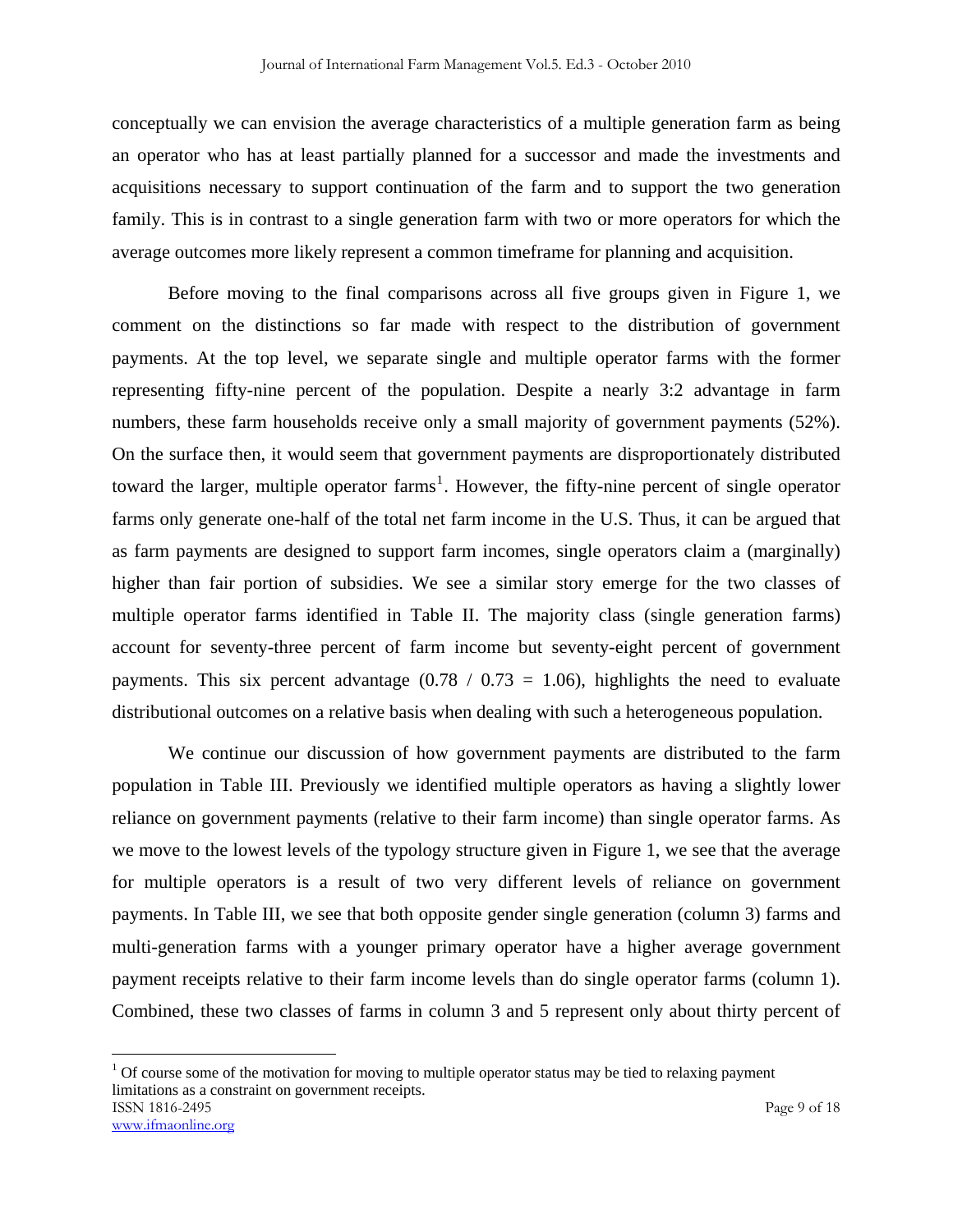farms and observing the other variable means (top section of Table III) we see that apart from the importance of government payments they appear quite different with respect to the structure of the farm business. In terms of net farm income relative to household income, the multigeneration younger operator farm earns about half of household income from the farm while opposite gender farms have the lowest share on average at around thirteen percent of household income.

In terms of policy and the distribution of payments we thus have an interesting distinction emerging from comparing the relative income and payment receipts for different households. We formalize two summary calculations in expressions (1) and (2) below, as shares  $\delta^i$ , for a farm type group g in the total population of a particular variable  $i \in \{PMT, POP, INC\}$  with elements government payments, population, and net farm income respectively.

$$
R_{1}^{g} = \frac{\delta^{PMT}}{\delta^{POP}} \tag{1}
$$

$$
R_2^g = \frac{\delta^{PMT}}{\delta^{INC}} \tag{2}
$$

We report the results of these calculations for the average farm in each group in Figure 3. The white bar indicates that the groups with the largest farms receive disproportionate government payments, with relative shares (R1) exceeding 1.5 for all multiple operator farms except the single generation opposite gender farm. The graph of R1 represents a commonly offered critique of farm payments as going to those in least need. This perspective on farm policy implicitly assumes that engagement in farming warrants some payment, but that it should be progressive in nature (i.e. lower earners should receive the highest rates of transfer).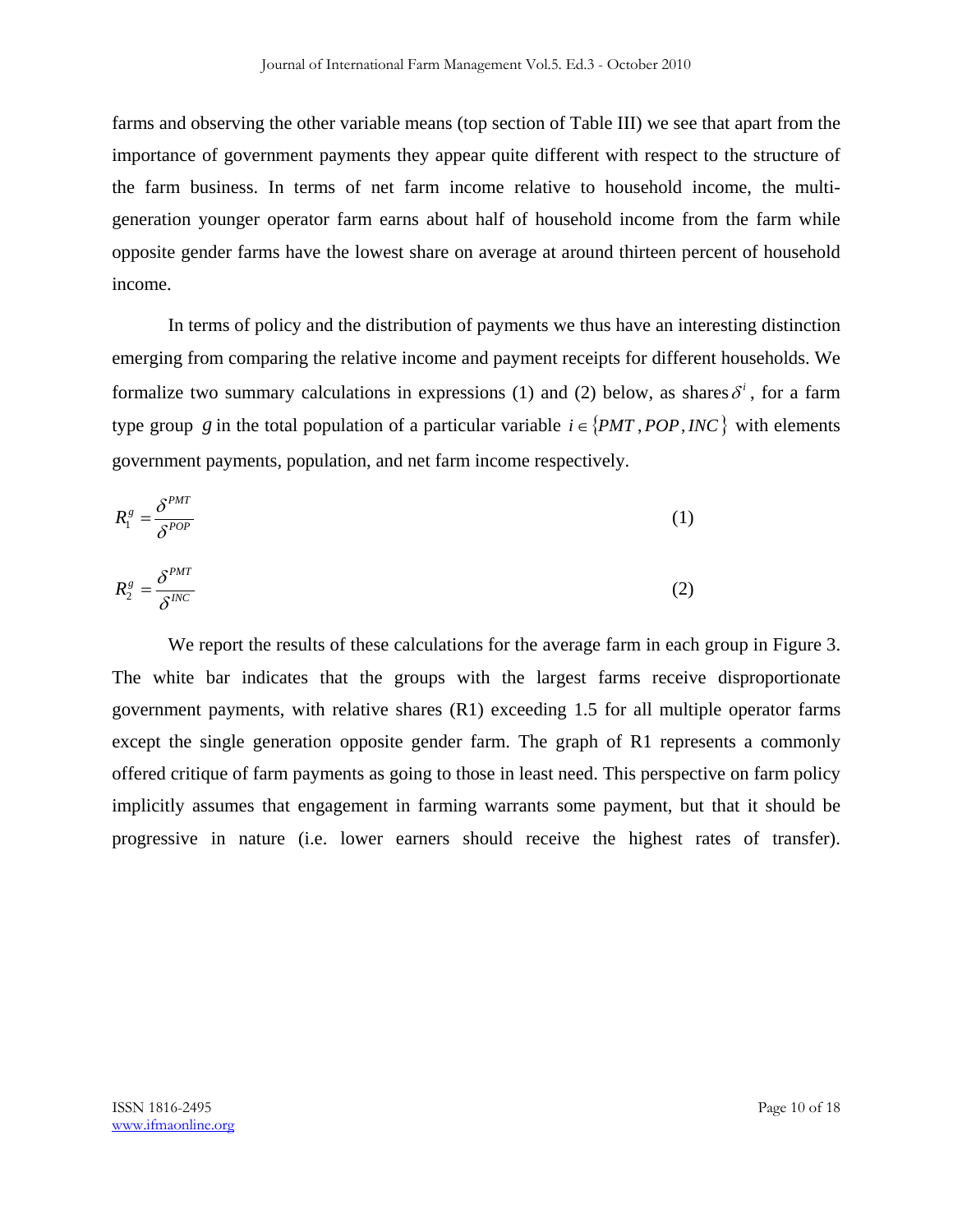ISSN 1816-2495 Page 11 of 18 www.ifmaonline.org

# **Table III. Comparison of variable means for five types of households in typology.**

| Variable                 | Single Operator<br>Farm<br>(1) | <b>Single Generation</b><br>Same Gender<br>(2) | <b>Single Generation</b><br><b>Opposite Gender</b><br>(3) | Multi-generation<br><b>Elder Primary</b><br>(4) | Eld |
|--------------------------|--------------------------------|------------------------------------------------|-----------------------------------------------------------|-------------------------------------------------|-----|
| Household Income (HHI)   | 76,927.63                      | 117,867.48                                     | 81,063.49                                                 | 83,779.91                                       |     |
| <b>Gross Farm Income</b> | 70,204.21                      | 286,370.33                                     | 76,512.70                                                 | 211,709.55                                      |     |
| Net Farm Income (NFI)    | 16,937.10                      | 63,949.69                                      | 10,726.98*                                                | 49,312.24*                                      |     |
| Net Worth                | 527,998.27                     | 1,319,274.89                                   | 548,255.70                                                | 1,005,262.91                                    |     |
| Acres                    | 327.69                         | 1,297.09*                                      | 404.63                                                    | $1,077.65*$                                     |     |
| Tenure                   | 0.77                           | 0.66                                           | 0.81                                                      | 0.78                                            |     |
| <b>Operator Age</b>      | 56.67                          | 53.16                                          | 55.42                                                     | 68.87                                           |     |
| Oper. Hhld Size          | 2.55                           | 2.76                                           | 2.91                                                      | 2.34                                            |     |
| Govt. Payments (GP)      | 4,215.14                       | 12,295.41                                      | 3,458.93                                                  | 8,125.60                                        |     |
| NFI/HHI                  | 0.22                           | 0.54                                           | 0.13                                                      | 0.59                                            |     |
| GP / NFI                 | 0.25                           | 0.19                                           | 0.32                                                      | 0.16                                            |     |
| Debt/Asset Ratio         | 0.08                           | 0.09                                           | 0.11                                                      | 0.09                                            |     |
| Labor Expense (Share)    | 0.09                           | 0.17                                           | 0.11                                                      | 0.13                                            |     |
| Crop Share in Sales      | 0.57                           | 0.54                                           | 0.47                                                      | 0.44                                            |     |
| Number Observed          | 10,300                         | 2,180                                          | 5,339                                                     | 1204                                            |     |
| Population               | 1,211,140                      | 136,421                                        | 601,800                                                   | 85,535                                          |     |
|                          |                                |                                                |                                                           |                                                 |     |

Notes: Values are authors' estimates using the 2004 ARMS survey conducted by USDA NASS & ERS. An asterisk indicates an estimated mean for which the coefficient of variation is larger than 0.25 but less than 0.50.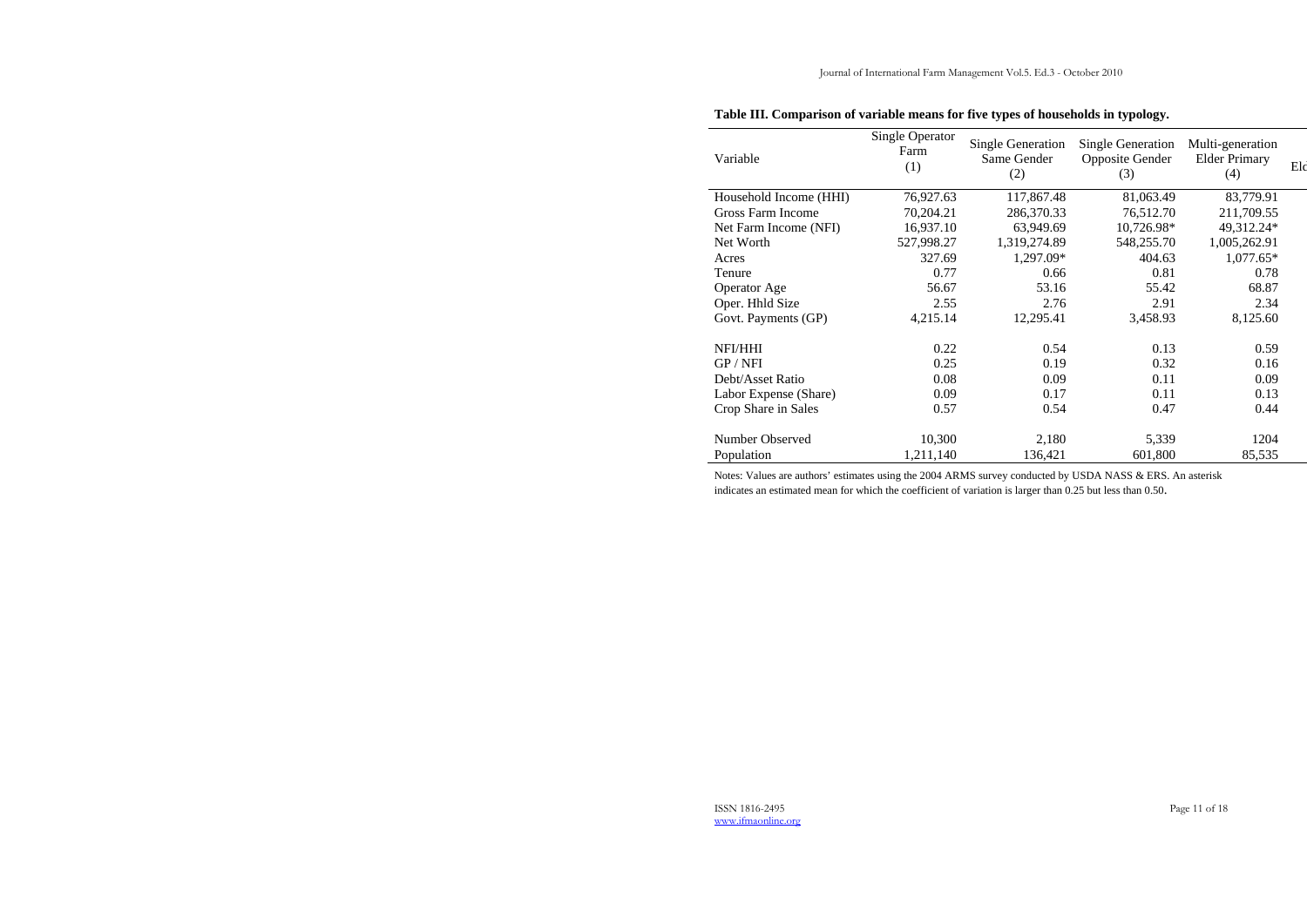While this ideal is certainly present in much of the public view on government payments and the rhetoric which sells farm payments to that same public, farm payments in practice work to support prices. Moving to the black bar in Figure 3, we see that the values of R2 confirm this perspective on farm policy with many of the farm groups being very near a ratio of 1.0 indicating correspondence between their shares of total government payments and total farm income. Using the R2 ratio, only the single generation opposite gender farms are significantly above the benchmark value of 1.0. This is consistent with a response to an incentive of payment limit constraints which might cause a husband-wife to organize as a multiple operator farm to relax limits on government support.



**Figure 3. Comparison of payment ratios: average shares in total payments relative to share in the population (R1) and share in national farm income (R2).** 

 Returning to Table III, we identify some similarities among farm types and some important differences. Single operator farms (column 1) and single generation opposite gender

ISSN 1816-2495 Page 12 of 18 www.ifmaonline.org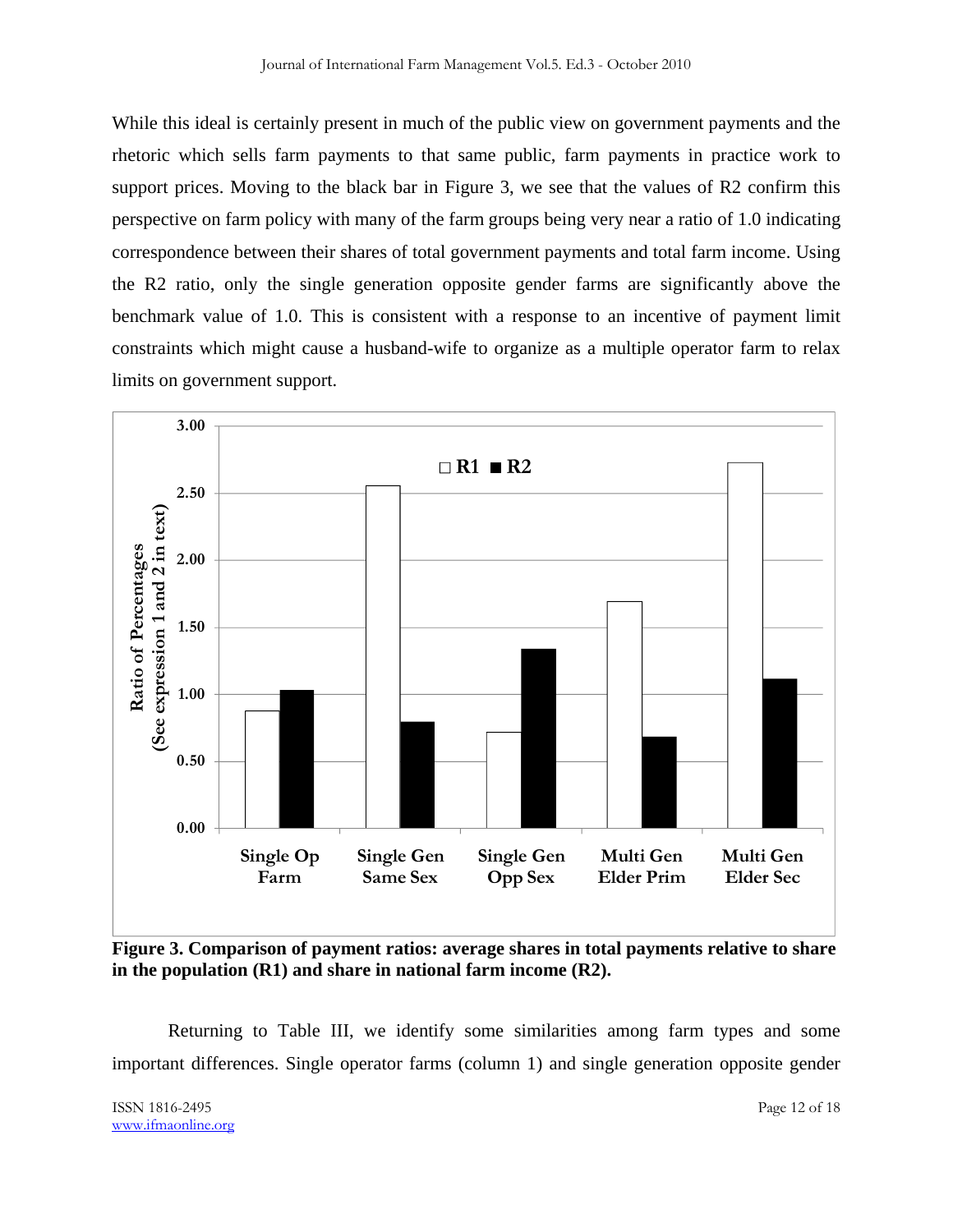farms (column 3) are strikingly similar on average. This would support the idea that these farms may be jointly managed as a consequence of a legal business structure than actually representative of a multiple operator management team. Table IV (top section) provides results for pair-wise test statistics on differences in means for each level variable in Table III and each household. In this table, the presence of a number in a farm type's column indicates that we reject the hypothesis that the two types have equal means for a particular variable. The summary of test statistics here confirms our observation from Table III on the similarity of single operator and opposite gender farms as only the tenure (percentage of operated acres that are owned), variable differs significantly across these two types. Moreover, we see that other defined groups in the typology tend to be significantly different for the reported variables than both single operator and opposite gender farms.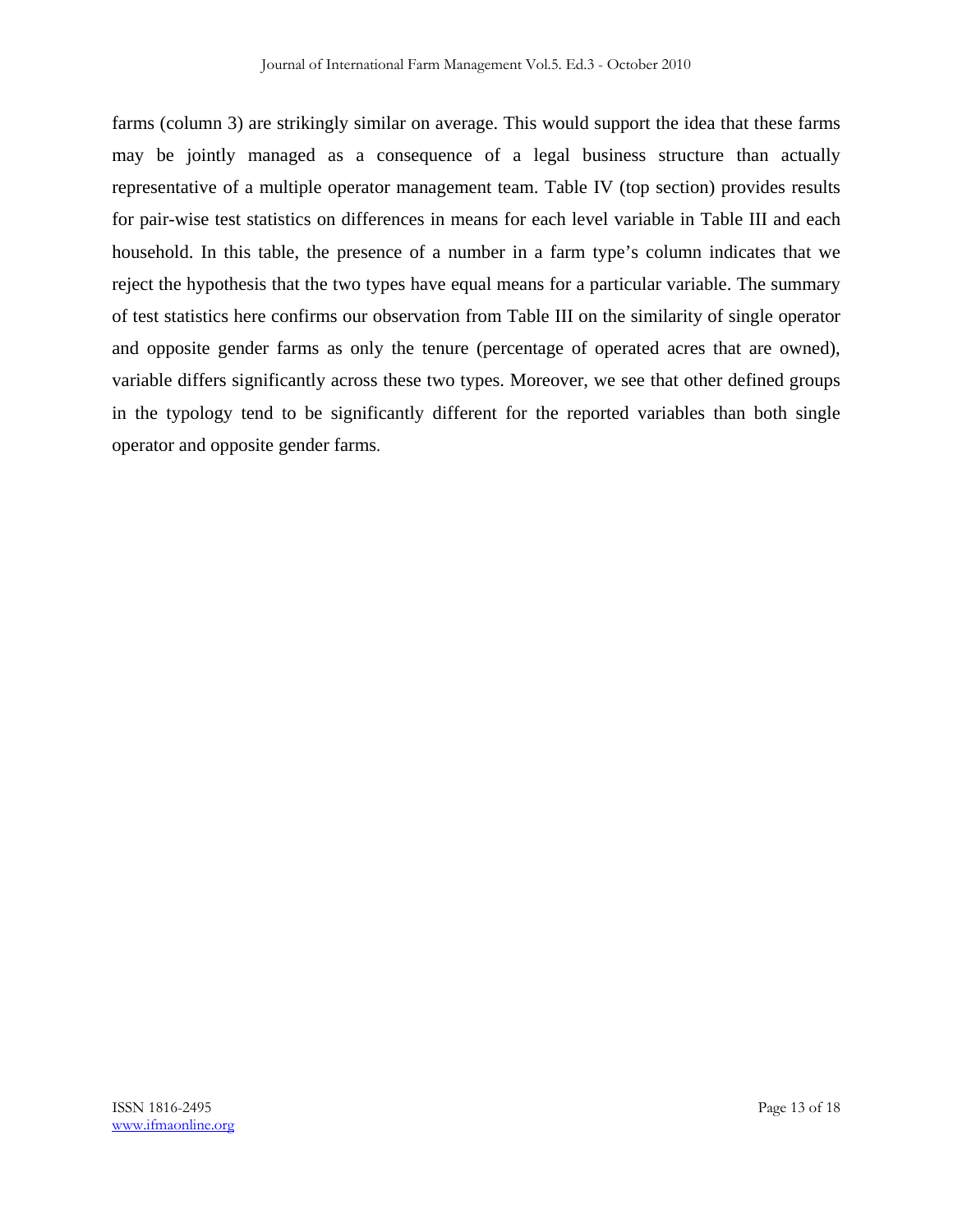ISSN 1816-2495 Page 14 of 18 www.ifmaonline.org

## **Table IV. Result of two-way test of differences in means across types.**

| Variable               | Single<br>Operator<br>Farm<br>(1) | Single<br>Generation<br>Same Gender<br>(2) | Single<br>Generation<br><b>Opposite Gender</b><br>(3) | Multi-generation<br><b>Elder Primary</b><br>(4) | Multi-<br>Elder |
|------------------------|-----------------------------------|--------------------------------------------|-------------------------------------------------------|-------------------------------------------------|-----------------|
| Household Income (HHI) | 2,5                               | 1,3,4                                      | 2,5                                                   | 2                                               |                 |
| Gross Farm Income      | 2,4,5                             | 1,3                                        | 2,4,5                                                 | 1,3                                             |                 |
| Net Farm Income (NFI)  | 2,4,5                             | 1,3                                        | 2,4,5                                                 | 1,3                                             |                 |
| Net Worth              | 2,4,5                             | 1,3                                        | 2,4,5                                                 | 1,3                                             |                 |
| Acres                  | 4,5                               |                                            | 4,5                                                   | 1,3                                             |                 |
| Tenure                 | 2,3,5                             | 1,3                                        | 1,2,5                                                 | 5                                               |                 |
| <b>Operator Age</b>    | 2,4,5                             | 1,4,5                                      | 4,5                                                   | 1,2,3,5                                         |                 |
| Oper. Hhld Size        |                                   | 5                                          |                                                       | 5                                               |                 |
| Govt. Payments (GP)    | 2,4,5                             | 1,3                                        | 2,4,5                                                 | 1,3                                             |                 |
| Groups                 |                                   |                                            |                                                       |                                                 |                 |
| (1)                    |                                   |                                            |                                                       |                                                 |                 |
| (2)                    |                                   |                                            |                                                       |                                                 |                 |
| (3)                    |                                   | 6                                          |                                                       |                                                 |                 |
| (4)                    | 6                                 |                                            | 6                                                     |                                                 |                 |
| (5)                    | 8                                 | 2                                          | 8                                                     | 3                                               |                 |
| Total                  | 22                                | 17                                         | 21                                                    | 17                                              |                 |
|                        | (0.61)                            | (0.47)                                     | (0.58)                                                | (0.47)                                          |                 |

Notes: Values are authors' estimates using the 2004 ARMS survey conducted by USDA NASS & ERS. An asterisk indicates an estimated mean for which the coefficient of variation is larger than 0.25 but less than 0.50.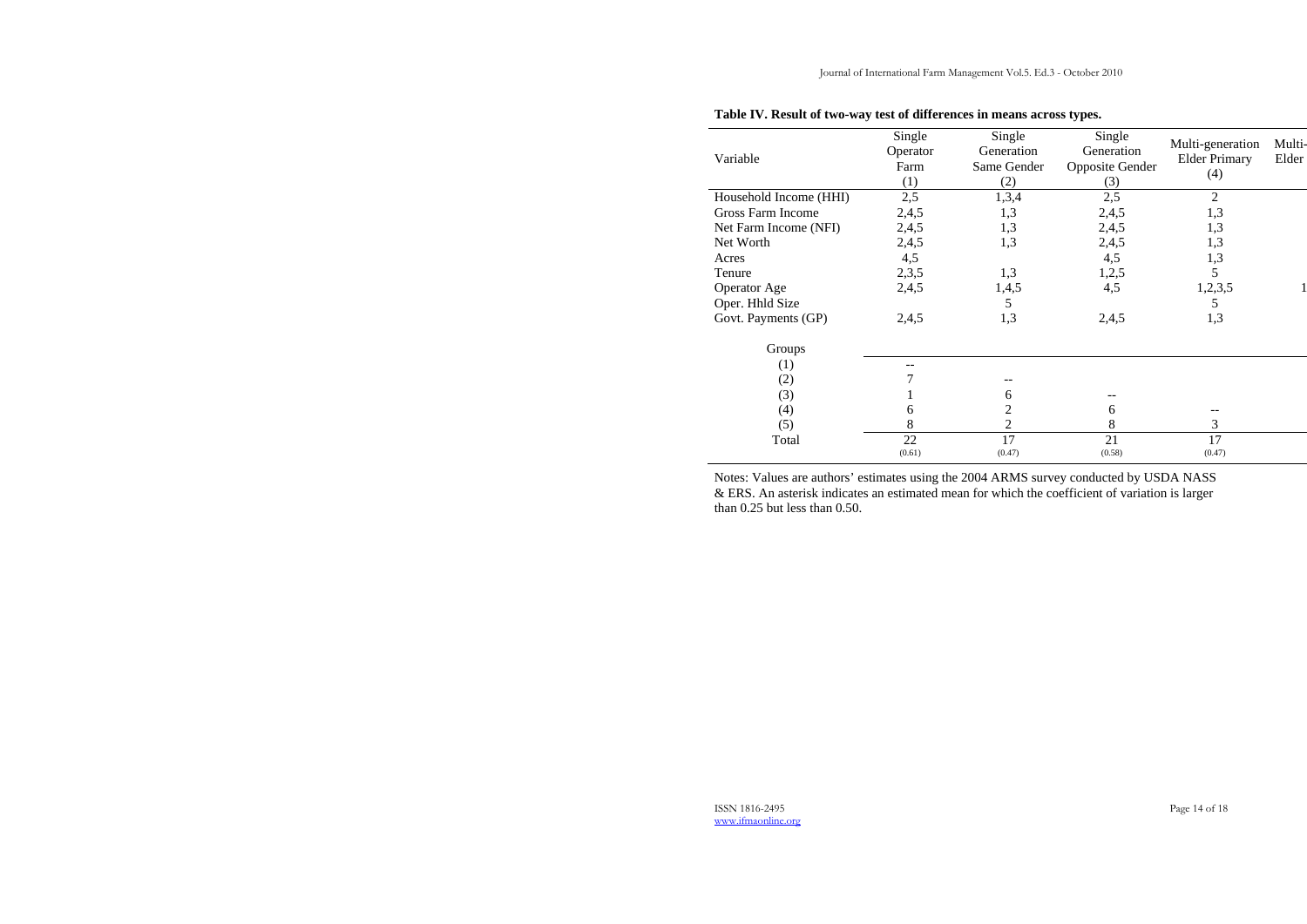A comparison of particular interest relates to the two multiple generation farm classes distinguished by the primary versus secondary role the elder operator plays in management. In particular, these farms have nearly identical levels of net farm income and net worth. Returning to Table IV, we see that the only significant distinction between the groups in columns 4 and 5 relate to the operator's age, household size, and land tenure. Consistent with our earlier discussion of the full class of multiple generation farms, these few differences are to be expected. Multiple generation farms will tend to have outcome variables such as farm earnings potential and wealth that are consistent with the career and bequest motive activities of the senior operator whether that individual continues as the primary operator or relinquishes this role. We preserve the distinction in our typology as the reporting in Tables III and IV focus on the means of only a few variables out of the many that might explain differences in these two types<sup>2</sup>.

 Tables III and IV combine to confirm that our classification scheme outlined in Figure 1 usefully differentiates the farm household population. We summarize the differences for these nine variables in the last column of Table IV, reporting the number of significant pair-wise differences for each variable (maximum of 10 for five groups). Most of the outcome variables used are different for at least one-half of the pair-wise comparisons of groups, the exceptions being acres (a high variance variable) and household size (a tightly distributed variable). Thus, to the extent the nine variables compared are representative of the larger set of farm structure variables of interest we can be confident that the typology developed captures heterogeneity in the farm household population in a manner consistent with management organization. The bottom section of Table IV reports the (symmetric) matrix of differences (maximum of nine) between each class defined. The final row of table IV reports totals (9 variables by 4 comparison classes = 36 total) and percentages of total variables tested which were found to be significant. Thus, types in column 1, 3, and 4 were found to be the "most" different with sixty percent of possible tests producing a rejection of the like means hypothesis. Groups in column 2 and 5 show like mean rejections for just under half of the possible tests.

## **Conclusion**

 $\overline{a}$ 

ISSN 1816-2495 Page 15 of 18 www.ifmaonline.org 2 Remble, Keeney, and Marshall (2010) focus on the distinction between these two groups of farms in their analysis of farm management transition and succession.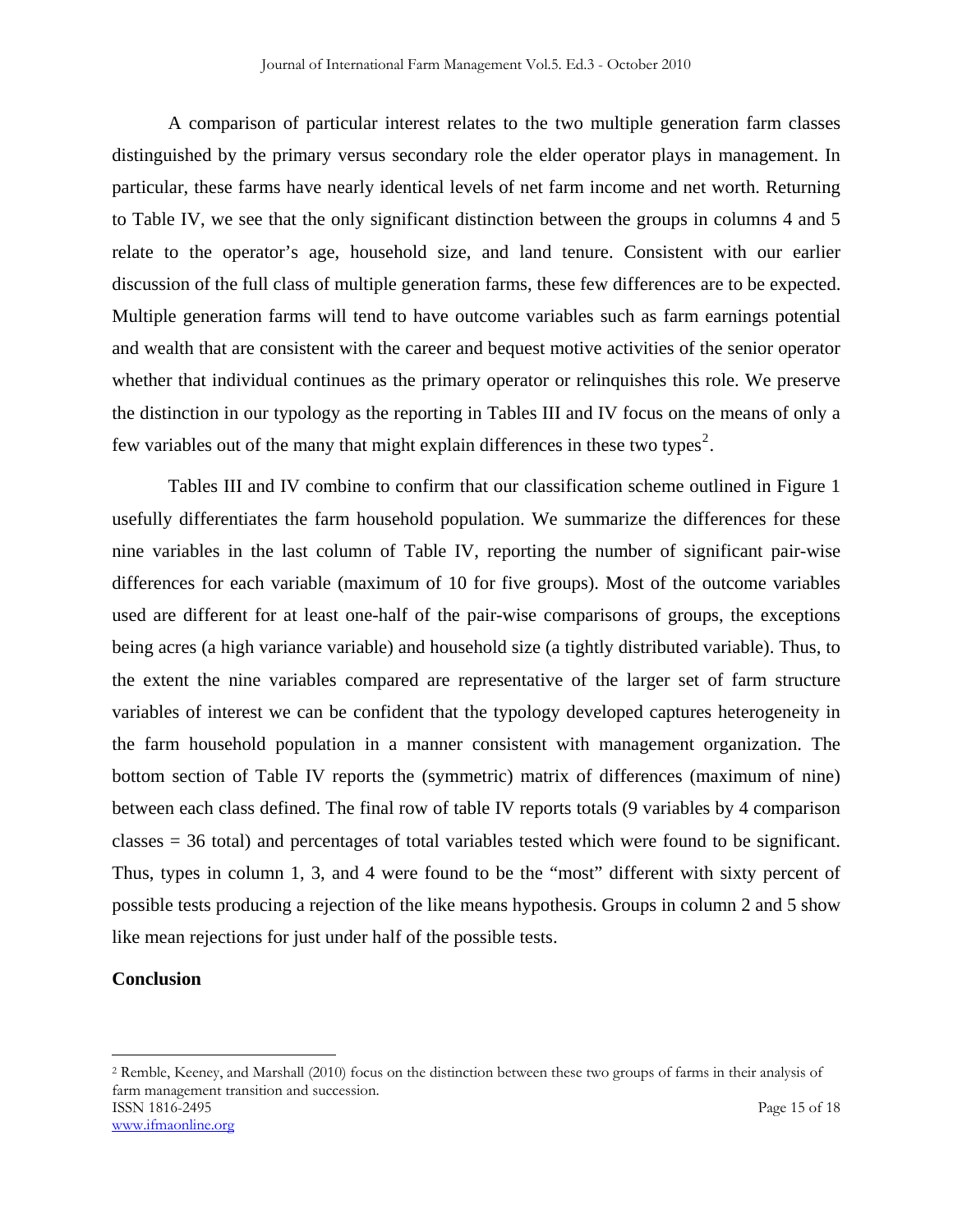In the preceding discussion and analysis, we proposed a new typology of U.S. farms oriented toward the managerial organization of farms. As a first stage of differentiation, we separate single operator farms from those with multiple operators. Multiple operator farms are subsequently divided into four classes: (single generation farms with 1) operators of the same gender, 2) operators of opposite gender, and multiple generation farms with 3) an elder primary operator, and 4) a younger primary operator). In examining the similarities and differences we were able to identify significant commonality between single operator farms and farms with two operators similarly aged and of opposing gender. This similarity was shown to have important implications for the distribution of government payments as the classification of a second operator (e.g. spouse) might increase the eligibility for subsidies of the multiple operator farm relative to the single operator farm. In addition to the analysis of government payment distribution, the utility of this classification scheme for understanding farm structure was tested and confirmed using a set of two-way statistical analyses keyed to common farm outcome variables (e.g. household income, net farm income). These results and the structure of the typology as developed indicate the variability in common perceptions of family farms.